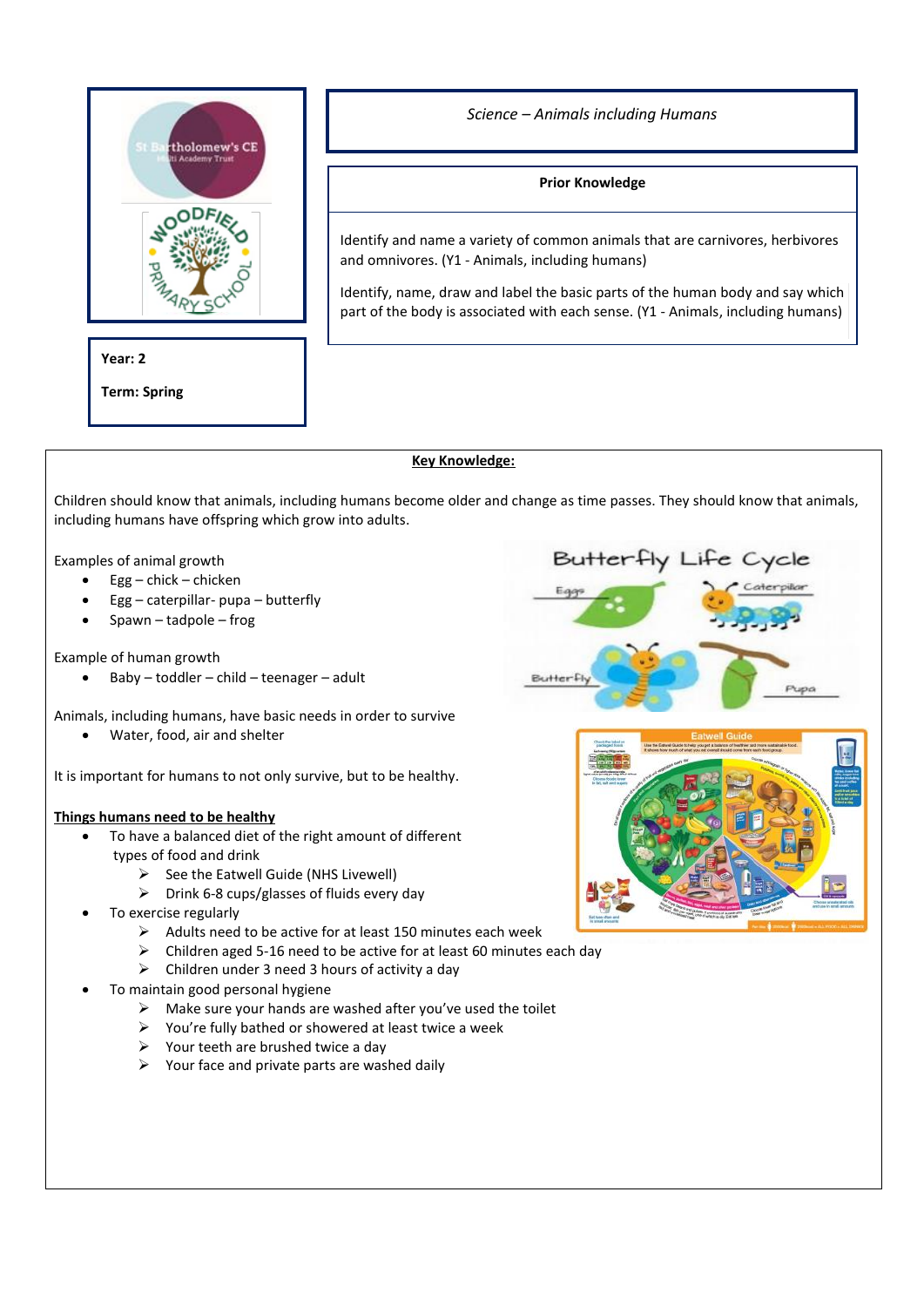### **Key Vocabulary**

Prior vocabulary - Variety of animal names, pond, alive, life cycle, farm, carnivore, herbivore, omnivore, amphibian, reptiles, mammals, fish, bird, insects, growth, skeleton

Working scientifically key vocabulary – observe, test, record, equipment

| Spelling      | Definition/sentence                             |
|---------------|-------------------------------------------------|
| Offspring     | A person or animal's child or children          |
| Growth        | The process of getting bigger                   |
| Baby          | A very young child                              |
| Toddler       | A young child that is just beginning to<br>walk |
| Child         | A young person below the age of 13              |
| Teenager      | A person aged between 13 and 19                 |
| Adult         | A grown up                                      |
| <b>Fluids</b> | A liquid                                        |
| Hygiene       | Keeping clean to stay healthy and               |
|               | prevent disease                                 |
| Exercise      | Activity done to keep the body and mind         |
|               | strong.                                         |

Additional vocabulary to discuss across the unit – pupa, habitat, reproduction, nutrients, consumption, survival

#### **Key Skills:**

• notice that animals, including humans, have offspring which grow into adults

find out about and describe the basic needs of animals, including humans, for survival (water, food and air)

• describe the importance for humans of exercise, eating the right amounts of different types of food, and hygiene

## **Working scientifically**

Observing, through video or first-hand observation and measurement, how different animals, including humans, grow Ask questions about what things animals need for survival and what humans need to stay healthy Suggesting ways to find answers to their questions

### **Key Outcomes**

### **1. What do animals and humans need to stay alive?**

*Children will pose questions about what things animals need for survival and what humans need to stay healthy and suggest ways to find answers to their questions. They research and describe the basic needs of animals, including humans, for survival (water, food and air) and*

### **2. How do humans change as they grow?**

*Children will begin to explore the processes of growth in humans. They will create diagrams that show the growth of humans from birth to old age.*

### **3. What is the life cycle of a butterfly?**

*Children will observe caterpillar eggs and create a record of the changes over time to help them describe and record the lifecycle of a butterfly. describe, including using diagrams, the life cycle of some animals, including humans, and their growth to adults e.g. by creating a life cycle book for a younger child*

### **4. Can I describe life cycles of various animals including humans?**

*Children will describe, including using diagrams, the life cycle of some animals, including humans, and their growth from birth to adults by creating a life cycle book for a younger child.*

### **5. How can we keep ourselves healthy?**

*Children will learn how humans stay healthy by eating the right amounts of different types of food, and begin to be able to explain how development and health might be affected if nutritional needs are not met.*

### **6. Why do we need to have good hygiene?**

*Children will learn about the harm of germs and investigate the importance of good hygiene (e.g. thorough washing of hands) through use of glitter glue to demonstrate the spreading of germs. They will make conclusions from their investigation about importance of hygiene.*

### **7. Which activity makes us work the hardest?**